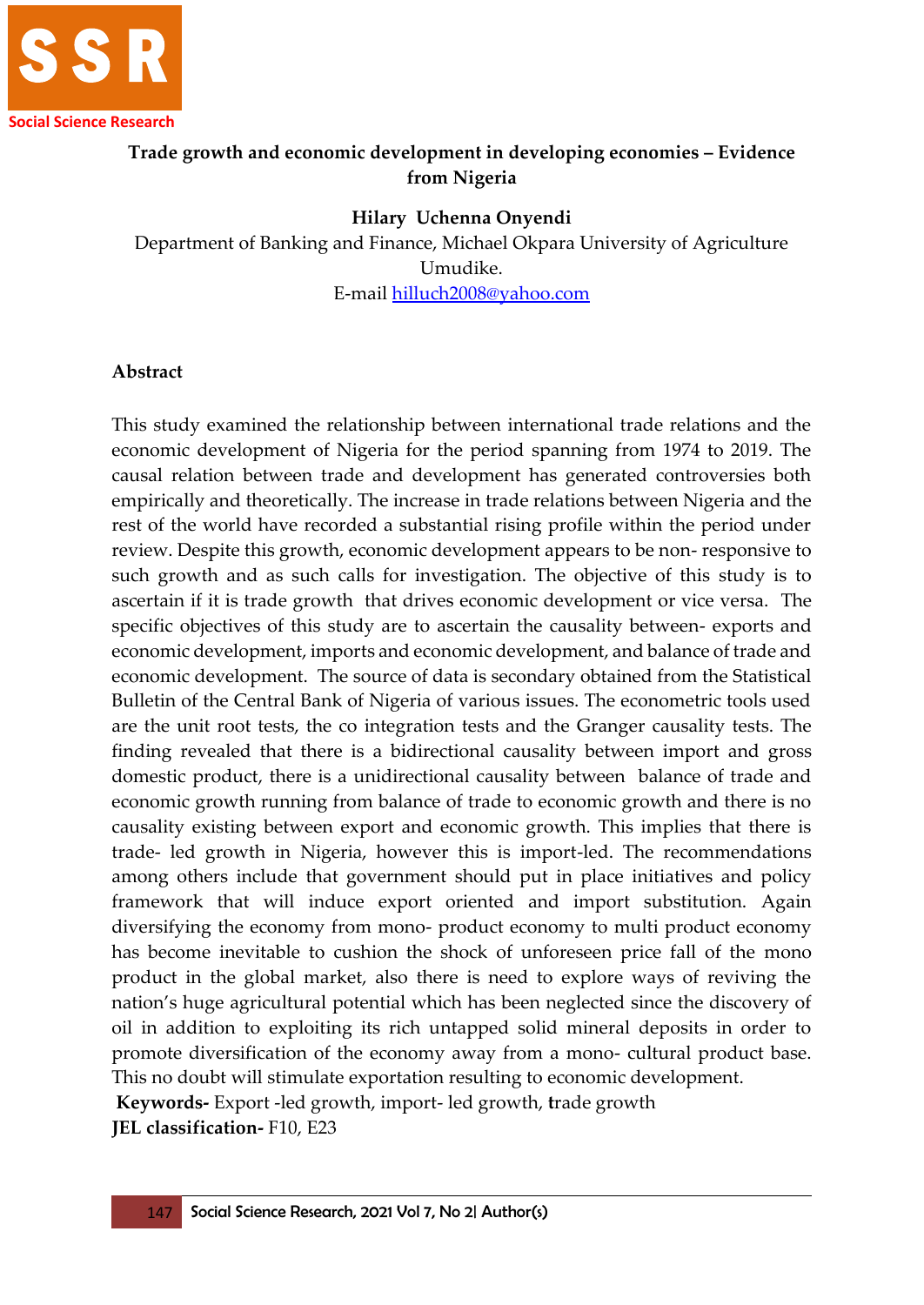#### **Introduction**

The concept "trade" simply means buying and selling. Madely (1996) opines that Trade can be domestic when transacted within the boundaries of a particular nation or foreign when it cuts across the frontiers of the nation. Our focus here is the international or foreign aspect of trade. The Central Bank of Nigeria (CBN) (2009) asserts that foreign trade comprises basically of export and import. Exports are goods and services that bring receipts and foreign exchange to the country. Exports can be categorized into two. According to CBN (2009), exports in Nigeria are made up of non oil exports (including agricultural exports, semi processed goods, and services etc), and oil exports (crude oil). In the pre 1980s agriculture was the major foreign exchange earner in Nigeria. Regrettably, crude oil is the major export of the country as the economy is a mono product economy. This has an enormous dangerous threat on the economy as the foreign exchange depends on the rise and fall of crude oil prices globally. In fact, this was felt in 1982 as there was global glut in the price of the product. The situation becomes more worrisome as the product is subject to depletion and is exhaustive. The need arises for the nation to look inwards to explore other export sources.

Imports are goods and services brought from other nations to the country. In recent years, Nigeria has been best described as an "importing and consumer country". Almost all the products and services consumed in the country are imported including toothpicks and others. This no doubt has a toll on the overall foreign exchange as it depletes the scanty foreign exchange. Balance of trade depicts a nation's receipts and payments for the traded goods and services over a given time period usually a year. It records the balance of the visible and invisible exports and imports. While visible trade are the tangible goods and products bought and sold, invisible trade are the services that are intangible also traded among the countries.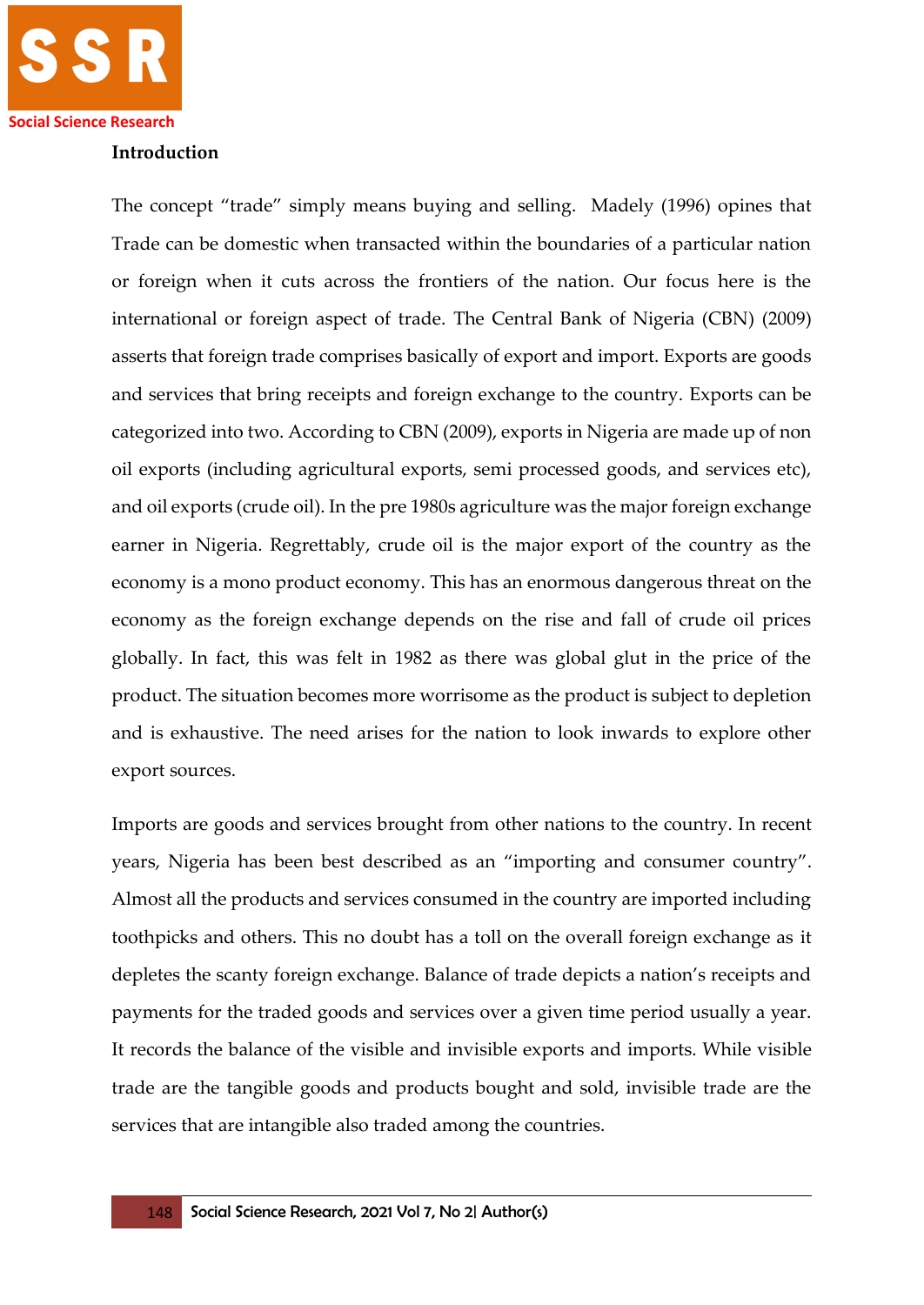

Economic development is manifested and measured by the Gross Domestic Product (GDP). It is described to mean a sustained general economic growth in the economy over a long period of time. It is argued that a developed economy has the potential of driving trade relations (exports and imports) with other countries.

Trade- growth Hypothesis emphasizes that external trade relations between a country and the rest of the world (ROW) drives and stimulates economic growth of that country. This is argued in view of the enormous benefits accruable from trade among nations. Such include – increase in aggregate of the global output of goods and services since every country specializes in the production of goods and services on the basis of comparative advantage, technology transfers, encouraging healthy competition among nations, and so on. Trade no doubt accelerates economic development especially in developing economies (such as Nigeria) where modern equipment can be used for industrial and agricultural purposes bringing about economic stability. Again since no nation can produce all the needs of its citizens, trade becomes inevitable for countries to import the goods and services it has no comparative advantage.

Trade – growth hypothesis can be categorized into export- led growth and import- led growth. Export led growth emphasizes that sustained and increased exportation of goods and services is a driving force for a long run economic growth. It stresses that for an economy to be on the path of growth, it must not only produce goods and services for domestic distribution and consumption, but for exportation to other nations. This will enhance improved foreign exchange earnings. Conversely, importled growth proponents such as Lawrence and Weinstein (1999) argue that advanced technology transfer and modernization resulting from importation of sophisticated materials and capital remain a *sine qua non* for economic advancement and development especially for the less developed economies (LDCs).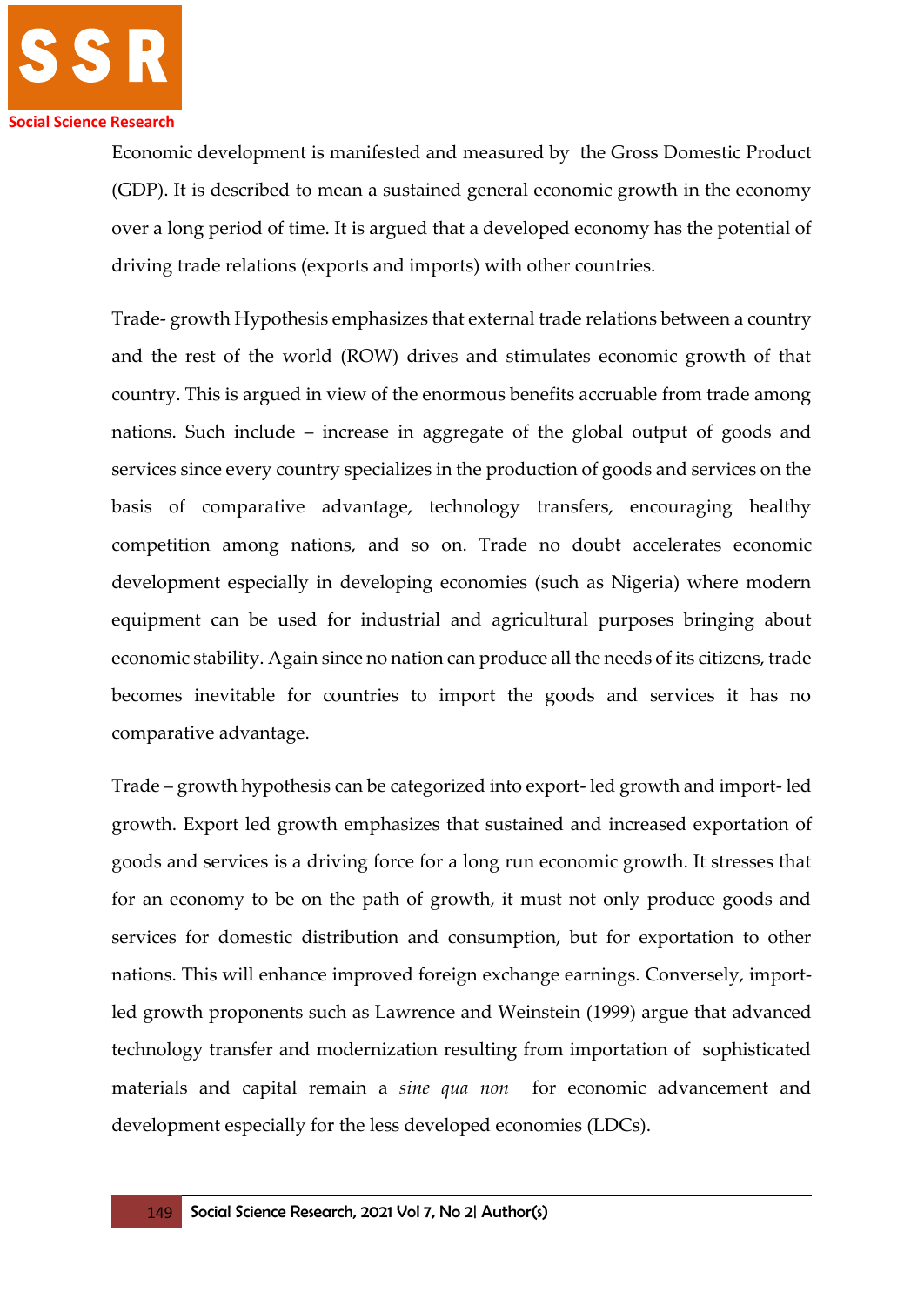

The increase in trade relations (exports and imports) between Nigeria and the rest of the world according to the Central Bank of Nigeria (2004) have recorded a substantial rising profile over the years. Despite this growth, economic development appears to be non responsive to such growth and thus this calls for investigation.

Trade – growth studies are replete in literature and had ignited controversies on which one drives the other. However, despite the great effort devoted in studying the issue, there is little persuasive evidence concerning the causal relationship between them in Nigeria. This calls for investigation, hence this study.

The findings from the study would provide the monetary authorities with another economic policy framework to help tackle the deteriorating growth in the Gross domestic product and or to pursue policies to drive trade in the country.

The rest of the paper is comprised of Literature review in Section 2, while Section 3 is the methods and methodology, Sections 4 and 5 deal on the results and analysis, recommendations and conclusion respectively.

## **Literature Review**

## **Conceptual Review**

Madely (2012) opines that trade has the potential of transforming poorer undeveloped nations to prosperity. Since rich nations has become even richer as a result of trading with each other, it is arguably certain that less endowed nations has the probability and possibility of increased foreign exchange earnings, create employment, fight poverty and consequently drive their economies towards growth and development.

Trade which comprises of export and import no doubt drives the economy in view of its enormous benefits. Various studies have laid support for export as a driving force for growth. In the *East Asian miracle*, the World Bank (1993) opines that policies based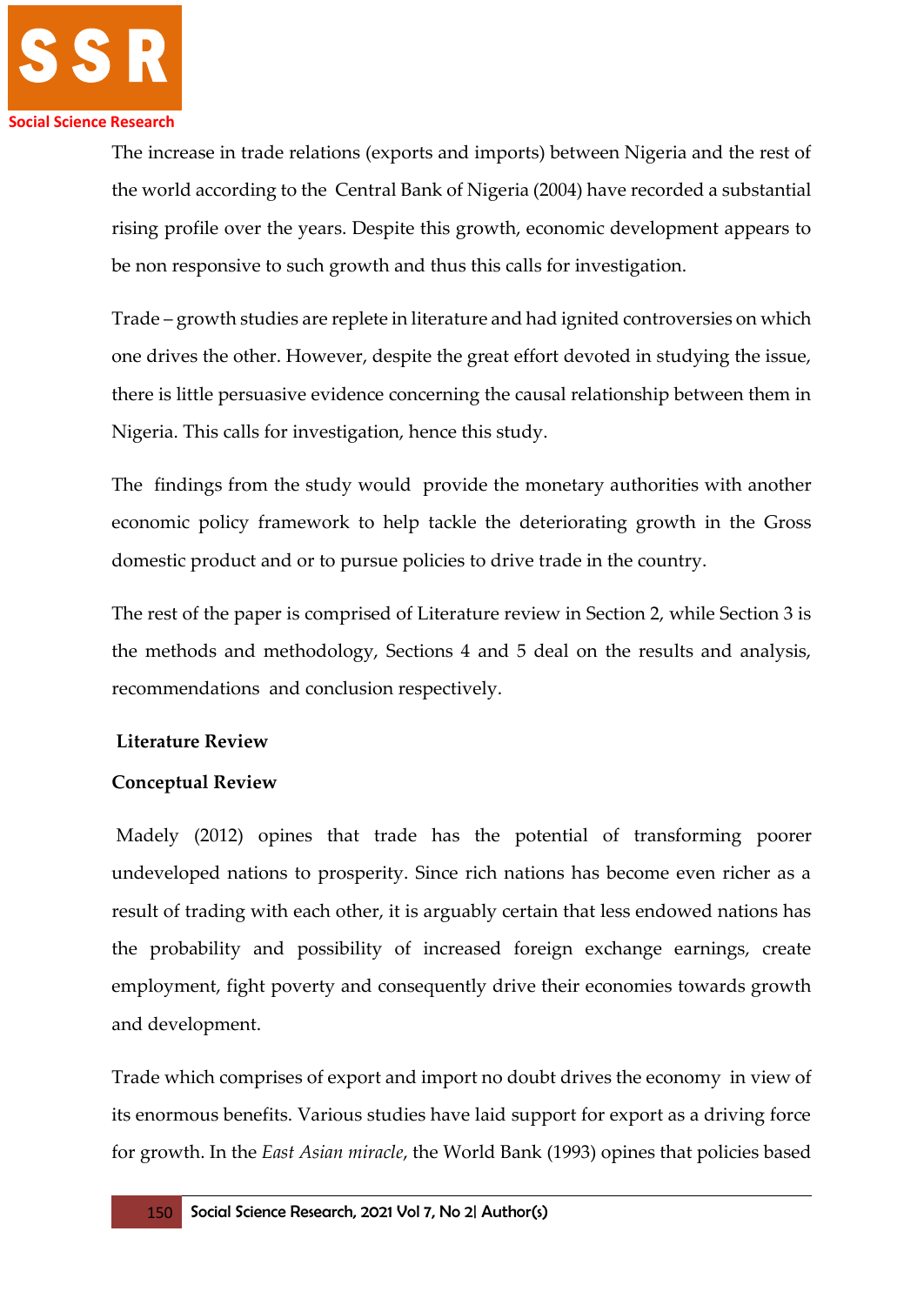

on promotion of exports triggered accelerated economic growth by way of utilizing modern technologies that improved the productive capacity of export industries and the economy as a whole. Helpman and Krugman (1985) argue that an expanding export increases productivity by offering greater economies of scale.

On the other hand, other studies have portrayed importation as a catalyst for growth. Lawrence and Weinster (1999) in disagreeing with the assertion of the World Bank (1993) as stated above, observed that the Bank limited its findings on the basis of export growth relationship thus neglecting the enormous role of importation in improving the productive base of the economy and thereby stimulating economic growth. Their study that encapsulated imports found that protection was actually harmful to productivity and growth and concluded that for Japan, United States of America and Korea, the import- led growth has a strong evidence than the export- led growth that has limited evidence. These imply that innovation, competition and technological pressures resulting from relevant imports are important catalysts for increased total factor production (TFP) and economic growth.

Nigeria trade relations has shown significant increase over the years. For instance, the CBN Statistical Bulletin reveals that the exports rose from 206059.2 in 1994 to 950661.4 in 1995 and stood at 8309758.3, 9907611.5 and 8832413.8 in 2007, 2008 and 2009 respectively (all in millions of naira).

The same source reveals that import in the same vein has recorded tremendous increase within the period under review. It stood at N3984888.4 million, N5284455.3 million and N5022162.6 million in 2007,2008 and 2009 respectively While the balance of trade has recorded a swing within the period, it has undoubtedly recorded an improvement. The figures show that in 2007,2008 and 2009, it was N4324869.9 million, N4523156.2 million and N3810251.2 million respectively. Also, economic growth in Nigeria as proxy by the Gross Domestic Product (GDP) has been on a steady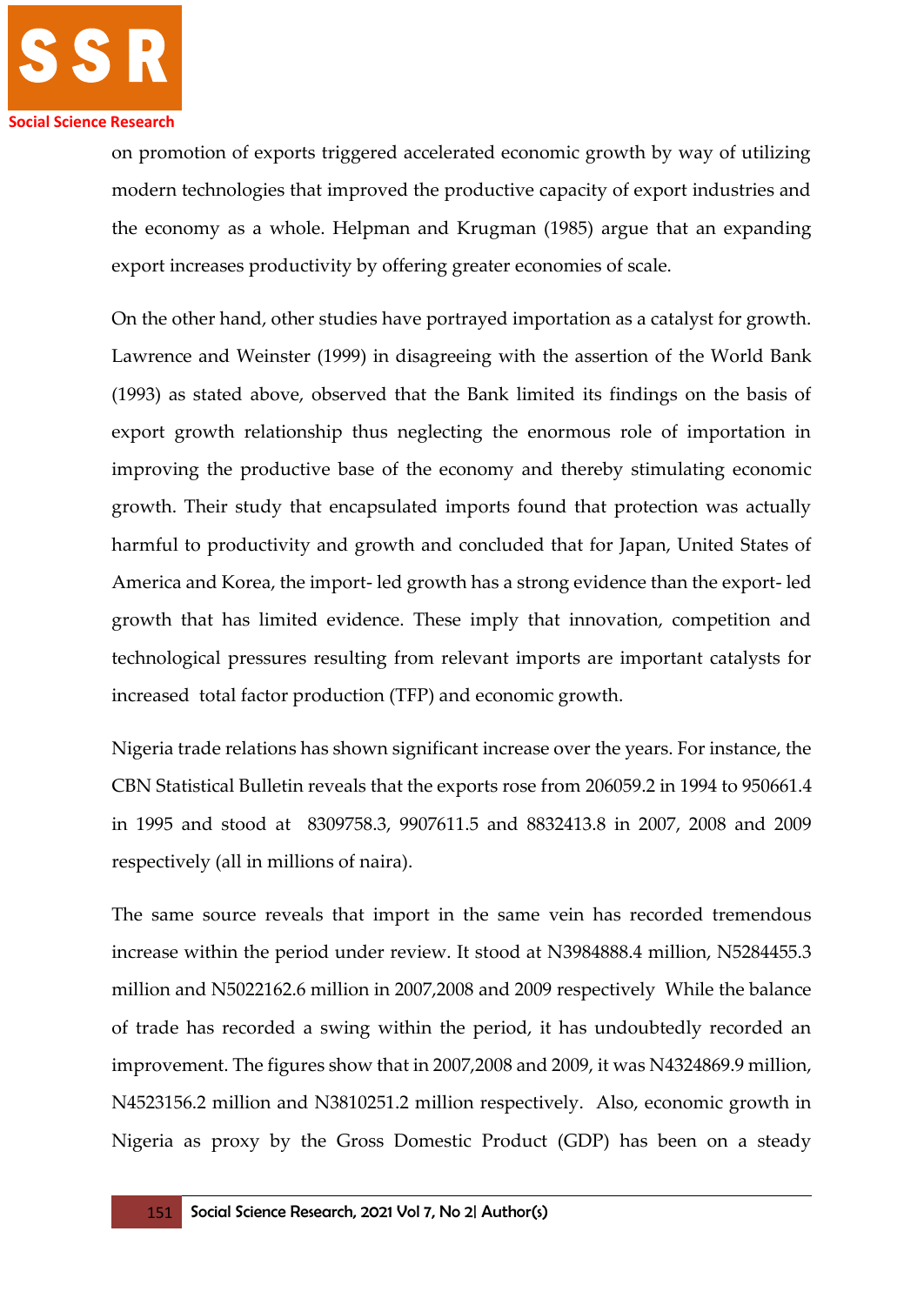

improvement over the years. For instance it was recorded that within the period of 2007 to 2009 it stood at N20657317.7 million, N24296329.3 million and N24712669.9 million respectively(CBN, 2021)

# **Empirical Review**

Empirically, replete literature exists on the trade –growth relationship. We will now review some of these empirical works. Qazi (2013) studied trade –led growth hypothesis: an empirical analysis of South Asian countries examined the tradegrowth nexus using data for six Asian countries. The econometric tools used were the Augmented Dickey Fuller unit root test (URT) to test for stationary of the variables, the autoregressive distributed lag (ARDL) approach for a long run relationship among exports, imports (independent variables) and economic development (the dependent variable); while for the direction of causality, the modified Granger causality test was adopted. The study revealed that export led growth applied to all countries except Bangladesh, and Nepal. The growth-led import model and export –import model are relevant for all the countries in the sample. The results imply that domestic and foreign demand contribute to economic growth and employment generation. Also, their study portrays that there is a e potential for growth through tapping of domestic demand in the event of global recession.

Sangho(2007) studied the relationship between exports, imports and economic growth in Republic of South Korea. They used quarterly data from 1980 to 2003. Results suggest that imports have a positive significant effect on productivity and growth while exports did not. This according to the results was attributable to competitive pressures culminating from importation of capital goods and services that consequently triggered fierce competition among local firms producing import substitute products.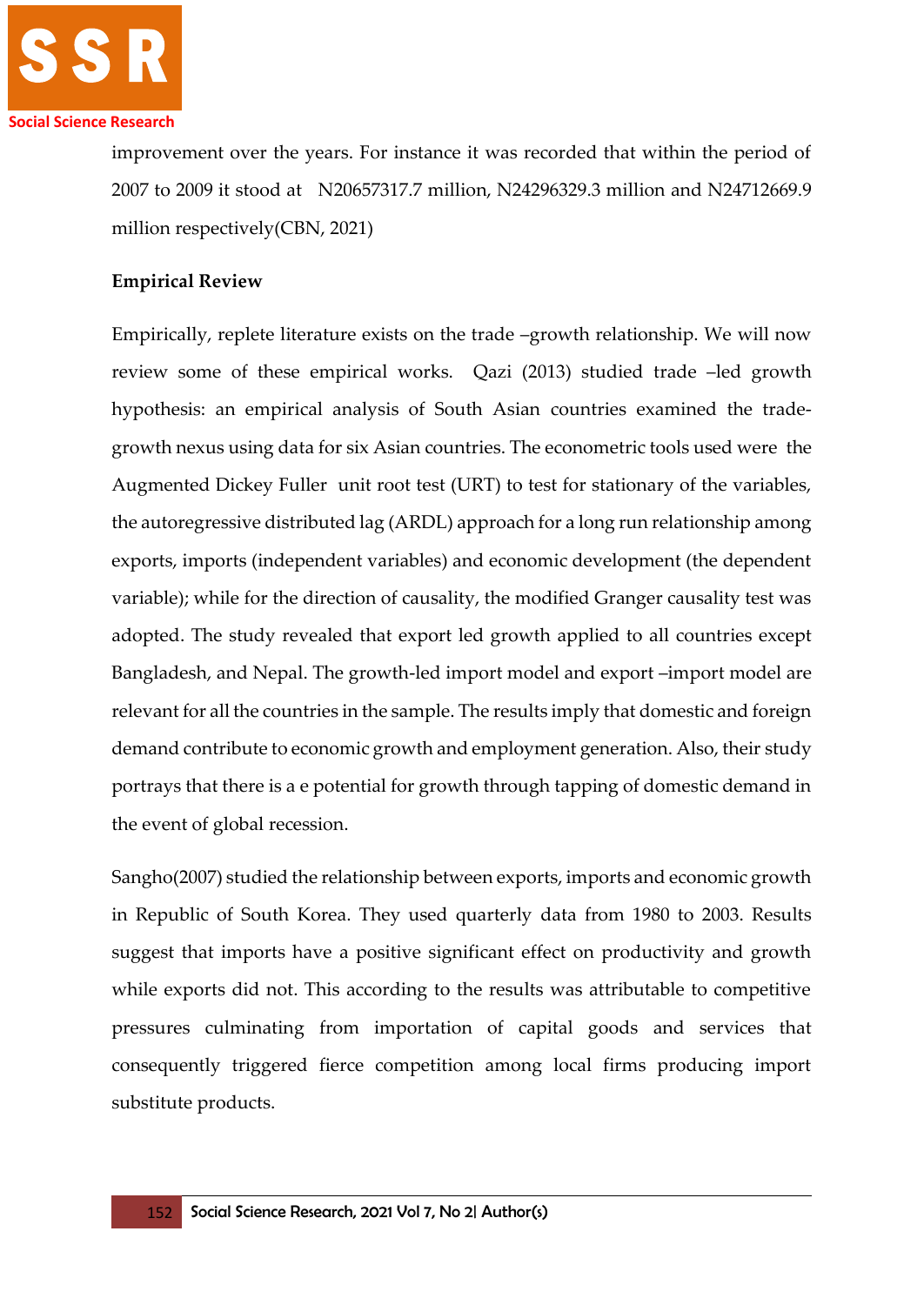

Helpman and Krugman (1985) opined that improved export sector stimulates productivity through provision of variety of economies of scale. Awokuse (2007) examined the causality between export, import and economic growth: evidence from transition economies. The study examined the problem of economic growth of the CEEC markets liberalization and increasing trade access to the large European Union (EU) market and examined the impact of export and import expansion on the growth of three transition economies. The results indicated that trade stimulates economic growth.

Laszlo (2006) investigated the possibility of Granger causality between the logarithm of real exports and real GDP in 24 Organization for Economic Cooperation and Development (OECD) countries between 1960 to 1997. The study employed panel data approach based on SUR system and Wald tests with country specific boostrap critical values. Two different models were used – bivariate (GDP –exports) model; and a trivariate (GDP-export-openness) model; both without and with a linear time trend. Results indicate a one-way causality from exports to GDP in Belgium, Denmark, Iceland and Ireland, Italy, New Zealand, Spain and Sweden; one-way causality from GDP to exports in Austria, France Greece, Japan, Mexico, Norway and Portugal; twoway or bidirectional causality between exports and growth in Canada, Finland and the Netherlands; while in the case of Australia , Korea, Luxemburg, Switzerland, the UK, USA, there is no evidence of causality in either direction.

Hendrick van den (1997), studied The relationship between International trade and Economic development in Mexico. Using data spanning from 1960 to 1991 and applied simultaneous equation time series regression model, it was found that a positive relationship exists between trade and economic growth in Mexico.

From the reviewed literature, it is obvious that there exists little or dearth literature on whether international trade drives economic activity and growth or vice versa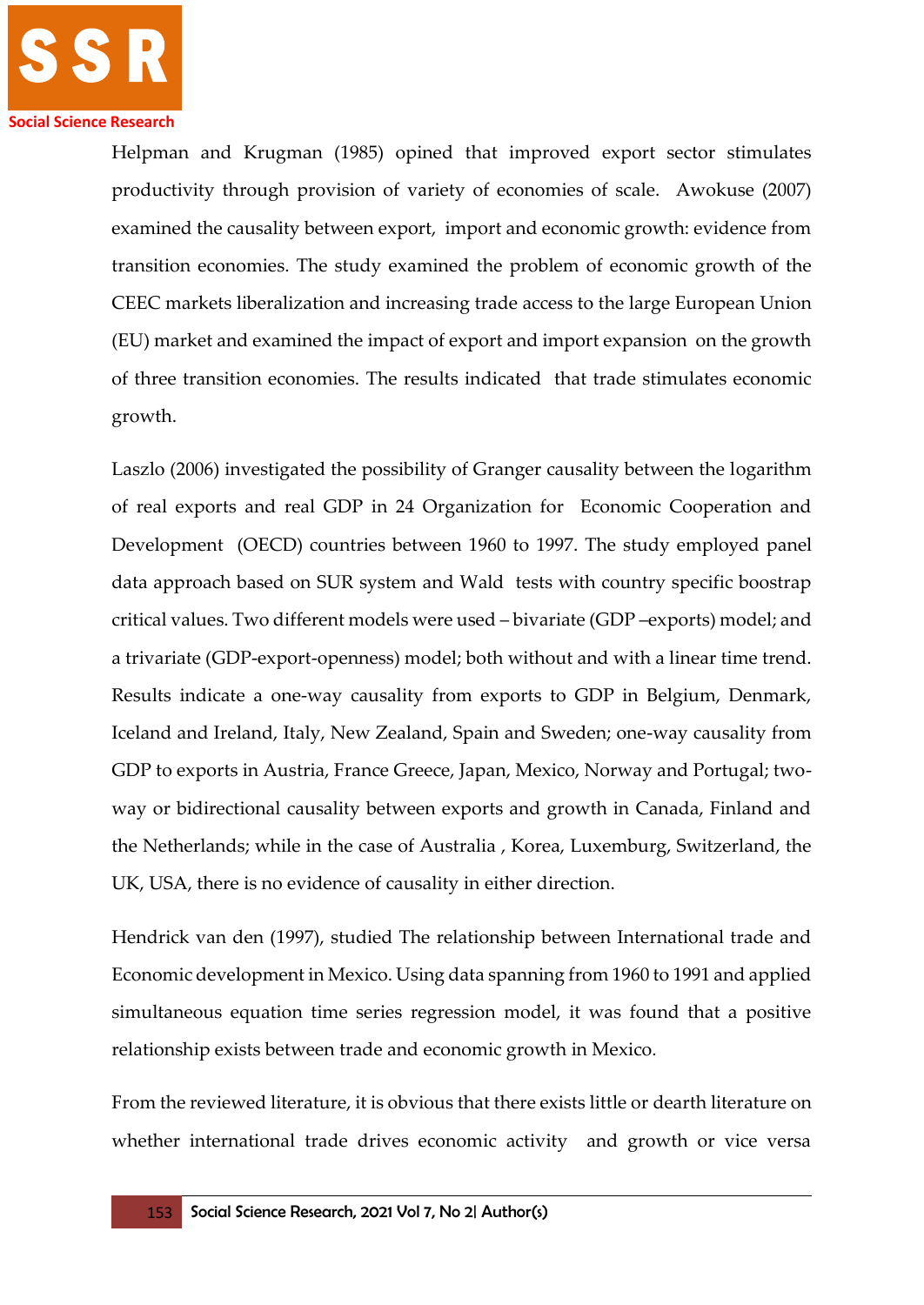

between 1974 to 2019 in Nigeria. This paper bridges the gap and goes further by making recommendations in order to chart a way forward

#### **Methodology**

#### **Model Specification**

This study seeks to investigate the relationship between international trade relations and the economic development of Nigeria for the period spanning from 1974 to 2019*.*  The research is an *ex post facto* or causal comparative. It adopts a time series data. Time series is a sequence of data points, typically consisting of successive measurements made over time. The trade growth variables (export- Exp, import-Imp, and balance of trade- BoT) are the independent variable while economic development proxy by GDP is the dependent variable. Data collection is by secondary sources gotten from the Central Bank of Nigeria (CBN) Statistical Bulletin of various issues. The results of the tests is interpreted which forms the basis of the research findings and enable the recommendations to be proffered in the study.

The following linear model is estimated

 $L\Delta$  *GDP* =  $\beta_0$  +  $\beta_1$ *LExp* +  $\beta_2$ *LImp* +  $\beta$ *L<sub>3</sub> BoT* + *t* 

In order to achieve the objective of the study (to examine if it is trade growth that drives economic development or vice versa), the following models are adoptedi. to ascertain the relation between export and economic development, we adopt  $L\Delta GDP = \beta_0 + \beta_1 LExp + t$  (2) ii. to ascertain the relation between import and economic development, we adopt  $L\Delta GDP = \beta_0 + \beta_1 LImp + t$  (3) iii. to ascertain the relation between balance of trade and economic development  $L\Delta GDP = \beta_0 + \beta_1 B_0T + t$  (4)

where

 <sup>(1)</sup>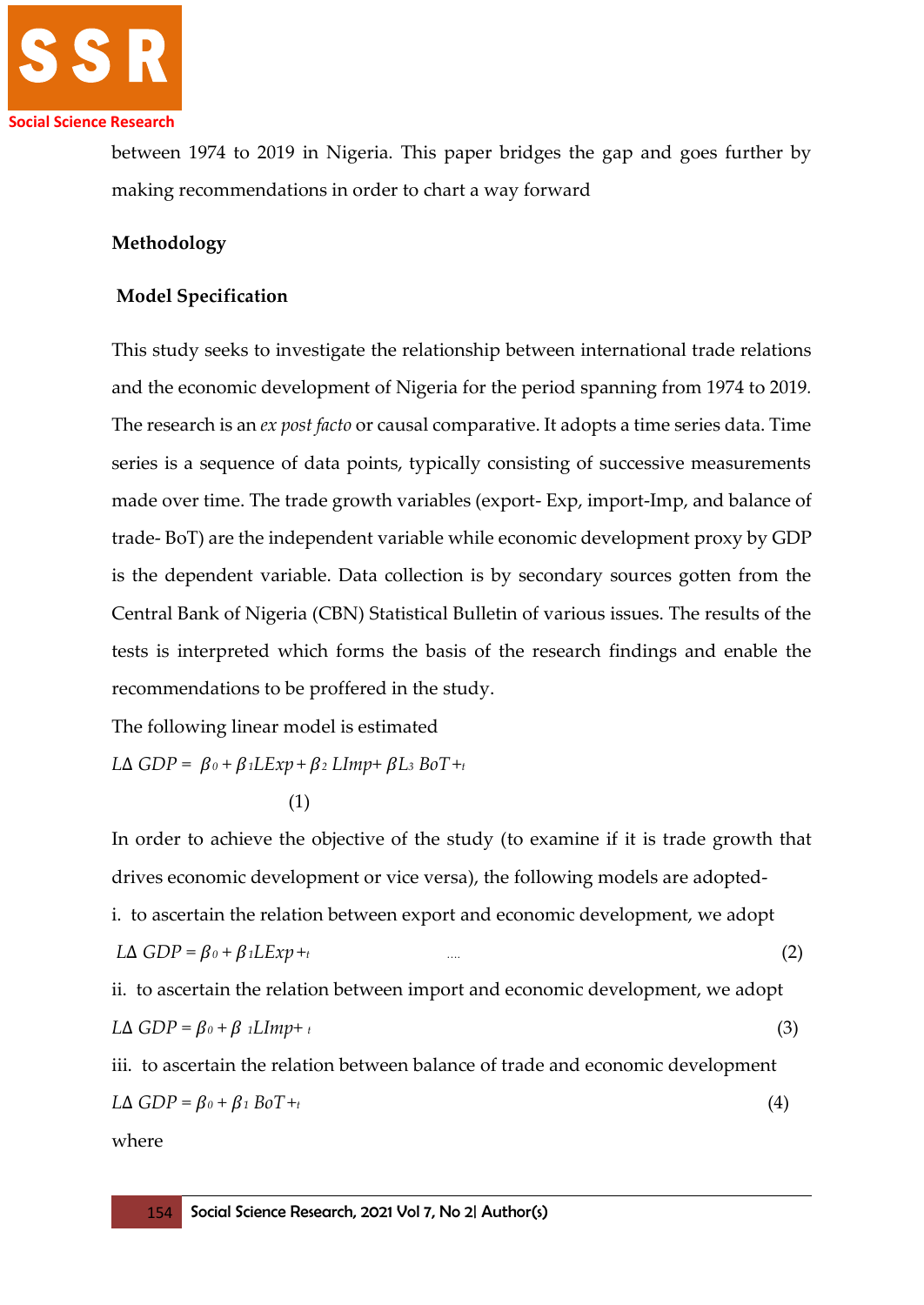

L = logarithm,  $\Delta$  = rate of variations in the employed variables

*InGDP* = nominal gross domestic product,  $\beta_0$  = constant,  $\beta_1$ ,  $\beta_2$  = explanatory power of the variables, *InExp* is exports, InImp is imports, InBoT is the balance of trade  $t =$ stochastic error term.

Trade growth hypothesis posits that trade relations drive, stimulate and therefore is a determinant factor of economic growth of the country participating in the trade. This hypothesis is categorized into the export led growth and import led growth hypothesis.

Export led growth (ELG) hypothesis suggests that an increased exportation of goods and services by a nation is an indicator and determinant of the growth of the economy in the long run. It is basically argued that exportation stimulates and drives growth both for the demand and supply side. On the supply side, exports results to efficiency gains in view of global competition, while on the demand side, exports primarily promote growth. However the hypothesis ignores the limitations imposed by restrictive trade, problems associated with exchange rate and such other problems as lack of comparative and absolute advantage. These limit exportation and create avenues for windows to attract transference of products from other nations into the economy to stimulate growth of the domestic economy.

Import led growth (ILG) hypothesis**-** this developed lately. It stresses the process of modernization and technological transfer from one country to another in the acquisition of the much desired capital and material involving high technical and financial outlay. Since this capital cannot be totally sourced locally, there is need for importing to bridge the yawning developmental and economic gap. Since it is argued that countries that are on threshold of development (LDCs) are characterized by foreign exchange constraints, imports provide succor for such constraints and according to Esfahani (1991) and Serletis (1992), countries should be allowed to import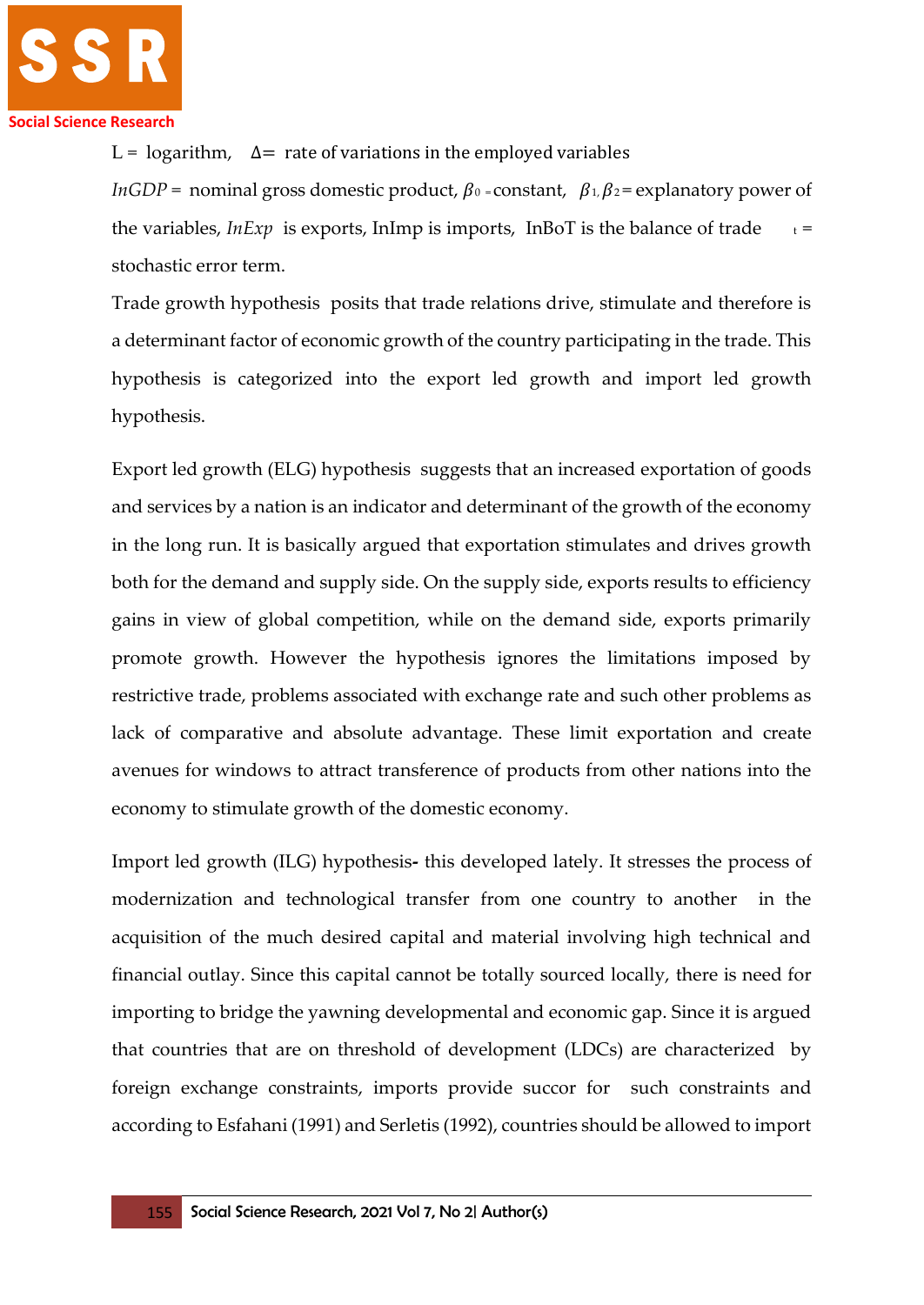

essential inputs and capital goods having sophisticated technology that are invariably not produced domestically.

## **Estimation procedure**

To achieve the objective of the study, the following tests were run: the unit root test (URT)- the Augmented Dickey Fuller (ADF);the Cointegration test – the Johansen Test and the Granger Causality test- Pairwise Granger Causality Test

# **The unit root test (URT)- the Augmented Dickey Fuller (ADF)**

Usually the ordinary least squares (OLS) statistic is adopted for time series tests. However, the OLS at times is associated with simultaneity bias and spurious influences. To avoid this problem, it is important that the time series properties of the data set employed in estimation of the equations is ascertained. We perform the Augmented Dickey Fuller (ADF) unit root test in order to test the stationary of the variables. The Unit Root Test is a series statistics. Dickey and Fuller (1979) opines that "a series, say,  $X_t$  is said to be integrated of order k, that is,  $X_t$  []  $I(k)$ , if it is stationary after differencing it *k* times". If calculated t-ratio is less than the critical value (table value), the null hypothesis of unit root (non stationary) is rejected in which case the level of time series  $X_t$  is characterized as integrated of order zero i.e. I (0). But if it is observed that the individual time series in the equation are integrated of order one I(1), then the series is said to be non stationary. If the variables are integrated of the same order I(1), we move a step further to employ the Johansen (1991) co integration test procedures to test the co -integration among the variables. The ADF test is based on the following equation

*<sup>m</sup>* ∆Xt =αo +α1t +βX t-1**+ ∑ Y<sup>j</sup>** ∆ Xt-j + μ<sup>1</sup>  $(5)$   $j=1$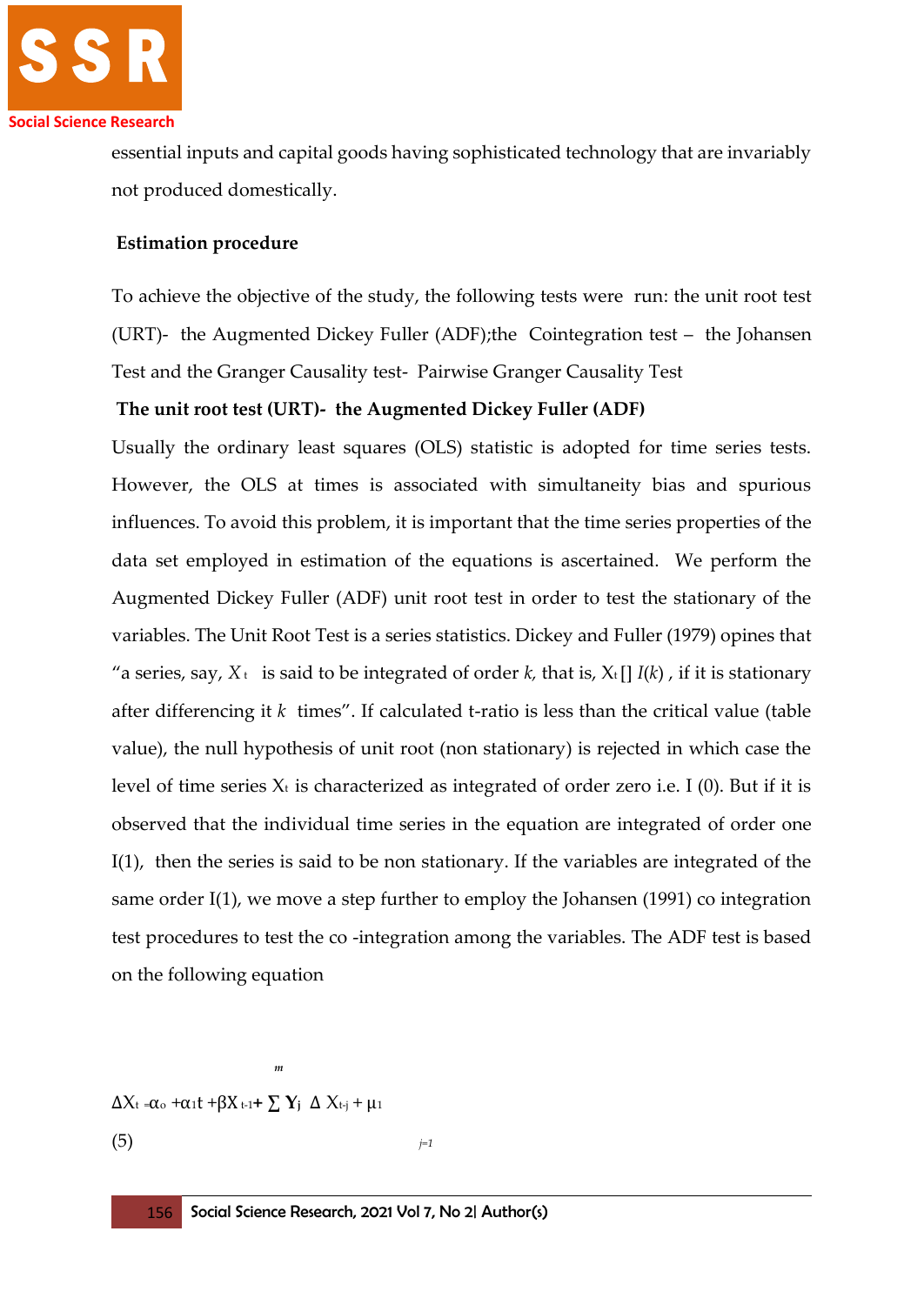

#### where

 $X_t$  is integrating series (independent variable),  $\beta$  is coefficient,  $Y_i$  is integrating series (dependent variable),  $\Delta$  is the first difference operator; t is the time trend;  $\alpha_{\rm o}$ is a drift;  $\epsilon$  represents the linear time trend; *m* is the lag length;  $\mu_1$  is a white noise process.

# **The Cointegration test – the Johansen Test**

The next step is testing for co integration among the variables. The co integration test is a group and descriptive statistics. The Johansen methodology is the generalization of the ADF test. Two likelihood ratio tests (Trace and Maximum Eigenvalue) were used to test the presence of no co integration regarding the co-integrating vectors. In other words , the trace and maximum eigenvalue is used to test the presence of cointegrating vector among the variables at 5% significant level.

A set of variables are said to be cointegrated if a linear combination of their individual integrated series I(d) is stationary. Generally speaking, " two variables are said to be co integrated if they have a common stochastic trend, that is, if they move together for a long period of time. Succinctly put, a set of variables that are stationary in their first differences but not stationary in their levels are said to be co integrated if their exits a stationary linear combination between them".

To test for co integration among the variables, we used the Johansen (1991) co integration test as in equation (ii) below;

 $X_t = \sum A_i X_t$  *-Ii* (6)

*m* 

*j=1*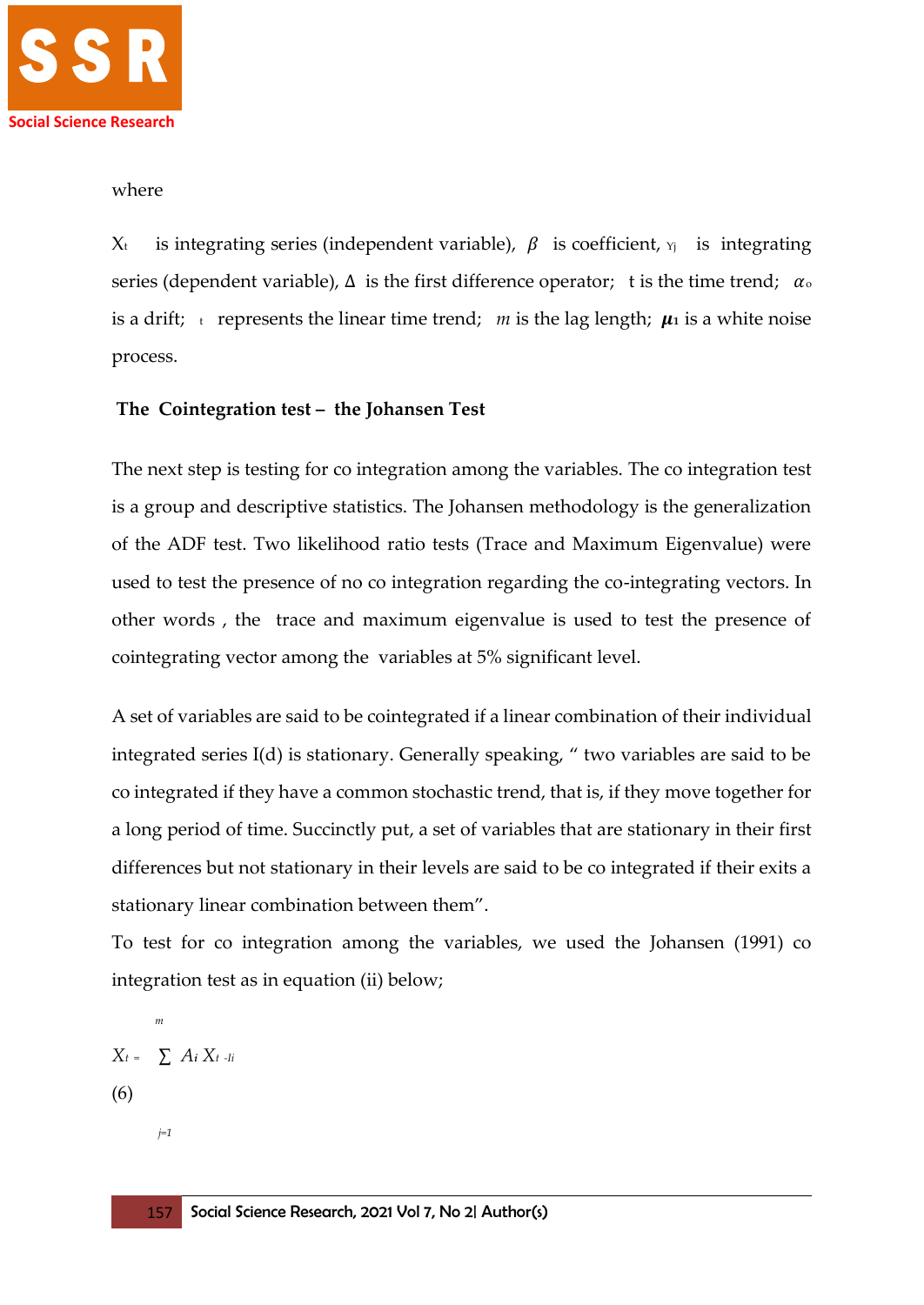

Where  $\mu_i$  is the column vector of error term,  $X_t$  is the vector of the variable to be determined.

Adding  $X_{t-1}$ ,  $X_{t-2}$ , ... $X_{t-m}$  and  $A_1X_{t-1}$ ,  $A_2X_{t-2}$ ,...  $A_mX_{t-m}$  to both sides of sides of equation (ii), equation (i) can now be expressed in first difference form as

 *m-1*   $\Delta X_t = \sum d_i \Delta X_t$  *−m* +  $\prod X_{t-1}$  +  $\mu_1$ (7) *i=1*

where

 $Π$  *rxq*<sup> $=$ </sup> (K*rxq*<sup> $-$ A<sub>1</sub></sub> $-$ A<sub>2</sub> $\ldots$ A<sub>*m*</sub>)<sub>t</sub>, K=  $-K+$ A<sub>1</sub> $A_2$  $+$ ,… Am and K is *n x n* square matrix. Also, the</sup> coefficient matrix ∏ contains the long run relationship among the variables in the vector of data

The Johansen's cointegration proposed two test statistics through Vector Autoregressive (VAR) model that are used to identify the number of cointegrating vectors, namely the trace test statistic and the maximum eigenvalue test statistic. These test statistics can be constructed as,

 $\lambda$ *trace*  $(r) = -T \sum ln(1 - \lambda^2)$ (8)

*n n n* 

 *i=r+*1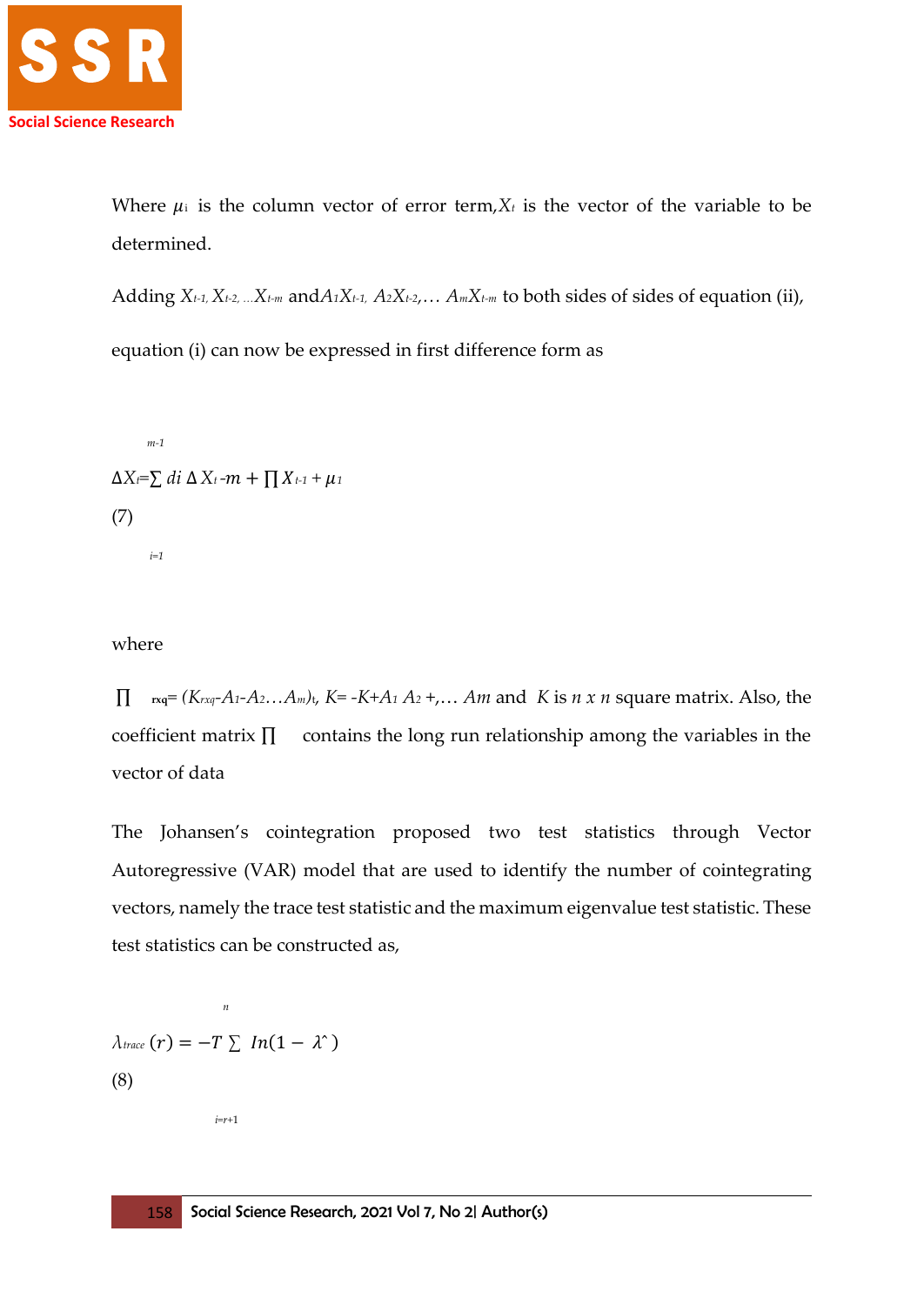

$$
\lambda_{max}(r,r+1) = -T \ln (1 - \lambda^2 r+1)
$$
  
(9)

where

λˆ are the eigenvalues obtained from the estimate of the *A<sup>k</sup>* matrix

*T* is the number of usable observations.

The  $\lambda$ <sub>trace</sub> tests the null that there are at most *r* cointegrating vectors, against the alternative that the number of cointegrating vectors is greater than *r*

**λmax** tests the null that the number of cointegrating vectors is *r*,

against the alternative of  $r + 1$ .

Critical values for the **λtrace** and **λmax** statistics are provided by MacKinnon–Haug– Michelis [\(MacKinnon, Haug, & Michelis, 1999\)](file:///C:/Users/HILARY%20U.%20ONYENDI/Desktop/New%20folder/On%20the%20Temporal%20Causal%20Relationship%20Between%20Macroeconomic%20Variables%20_%20SAGE%20Open.htm%23ref-17).

If the calculated values of the individual time series in the equation are greater than the critical values, using Johansen-Juselius (1990), it means that the independent variables are not statistically significant in influencing or affecting the dependent variable. Hence, the null hypothesis is accepted.

## **Granger Causality test- Pairwise Granger Causality Test**

Ideally, when the series are found to be cointegrated, we construct the standard Granger causality test by augmenting with an appropriate error correction term derived from the cointegration equation. The concept of causality according to Granger (1969), is appropriate and by most of the studies for testing the relationship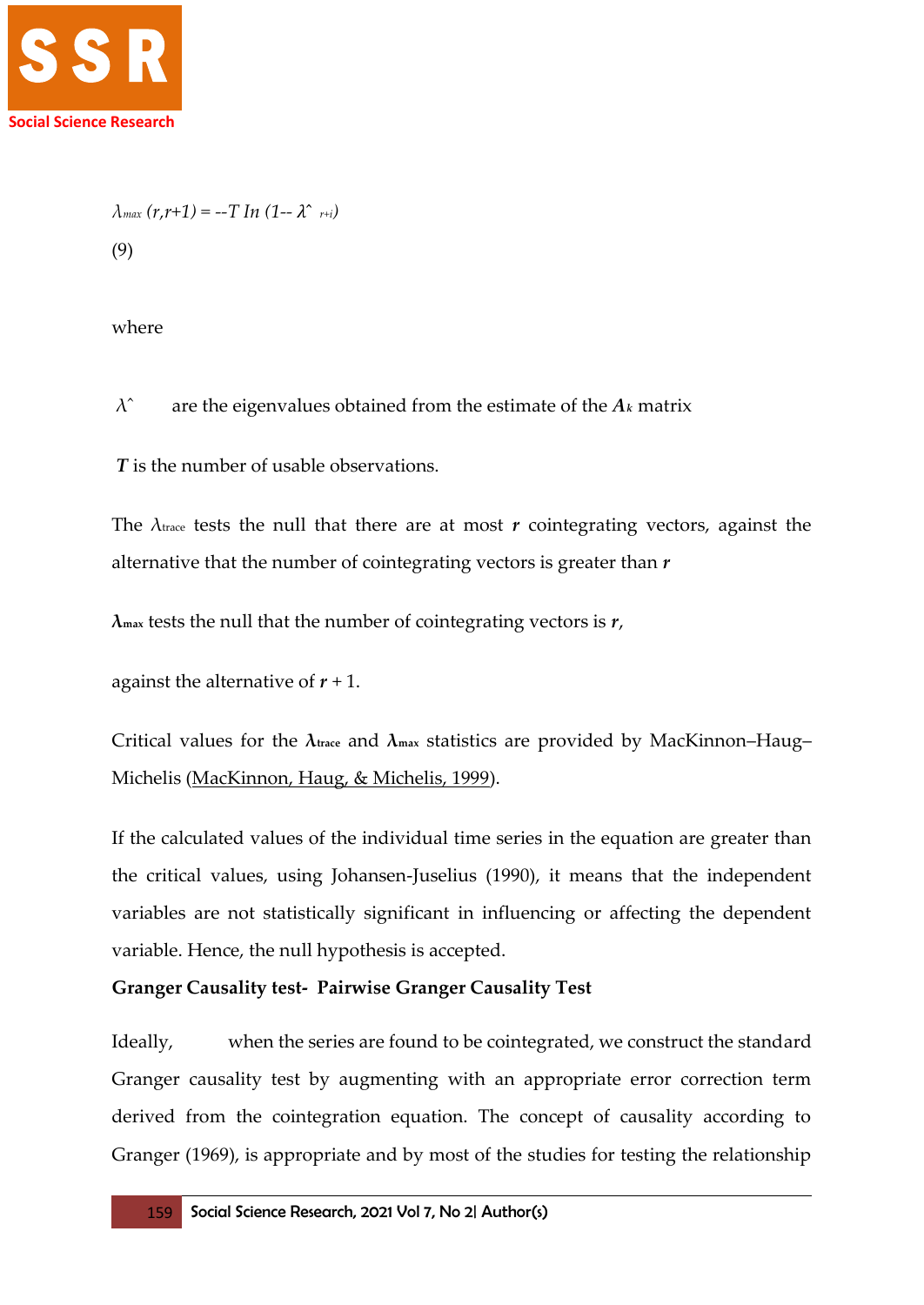

between economic growth and exports. Also Ighodaro and Oriakhi (2011) adopted the Granger causality test in testing for causality relationship between financial development and economic growth in Nigeria.

The test for Granger causality was performed by estimating equations in the form:

```
 m-1 m-1 
ΔLGDP<sub>t</sub>=<math>\sum</math> β ΔLTrG<sub>t-1</sub> + <math>\sum</math> δ<sub>i</sub>ΔLGDP<sub>t-j</sub> +ε<sub>t</sub>(10)
 i =1 i =1
 m-1 m-1 
\Delta L Tr G = \sum \beta \Delta L Tr G<sub>t-1</sub> + \sum \lambda_i \Delta L GDP<sub>t-j</sub> +\mu_1</sub>
(11)
           i =1 i =1
```
where

 $LGDP<sub>t</sub>$  is the log of gross domestic product;

 $LTrG$  is the log of trade growth i.e. Exp, Imp, BoT;

 $\mu_1$  is the white noise disturbance term,

 $\varepsilon$  is also the white noise disturbance term

The impact of one period lagged error correction term on the left –hand – side variable captures the extent that the variables are out of equilibrium and can be interpreted as long run causality. There are four possible scenarios of causality- unidirectional causality running from  $X$  to  $Y$ ; unidirectional causality running from  $Y$  to  $X$ ; feedback or bi directional causality running in both directions; and no causality.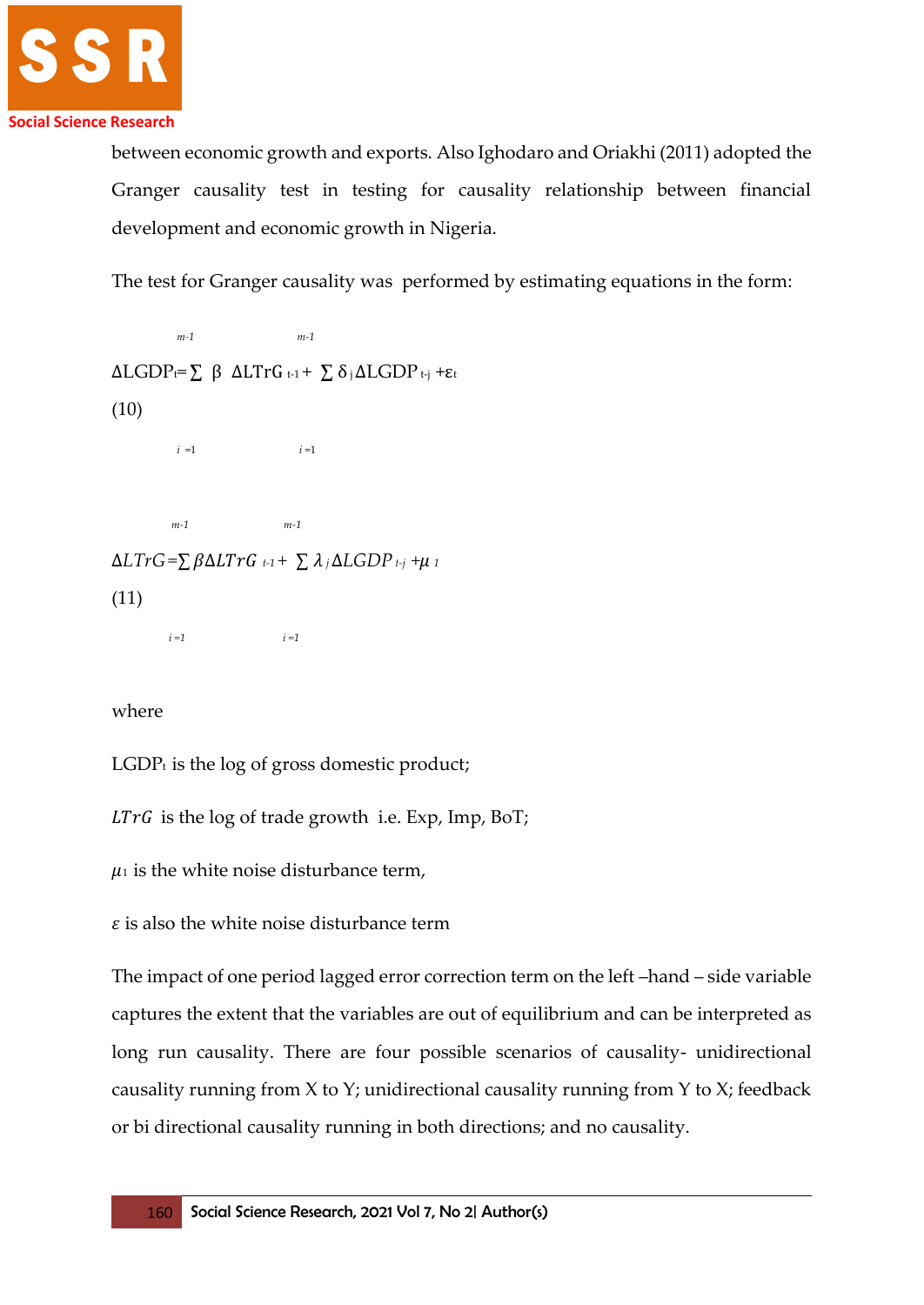The decision rule is thus- if the probability value (the probability) is equal to, or greater than 0.05, we accept the null hypothesis that there is no causality (or that one variable does not Granger cause the other) between the variables, hence we reject the alternative hypothesis. However, if the p-value (the probability) is lesser than 0.05, we reject the null hypothesis that there is no causality (or that one variable does not Granger cause the other) between the variables hence we accept the alternative hypothesis that one variable Granger cause the other. Thus if probablity =  $or > 0.05$ , accept (do not reject) the null hypothesis, if probability < 0.05, reject (do not accept) the null hypothesis.

# **Presentation and analysis**

| Variable | Intercept Only | Decision | Trend         | and | Decision |
|----------|----------------|----------|---------------|-----|----------|
|          |                |          | Intersect     |     |          |
| LGDP     | $-3.6268$      | I(1)     | $-4.2350$     |     | I(1)     |
|          | $(2.4171)^*$   |          | $(-0.3995)^*$ |     |          |
| LExp     | $-3.6210$      | I(1)     | $-4.2268$     |     | I(1)     |
|          | $(-0.8745)$    |          | $(-2.0020)^*$ |     |          |
| Limp     | $-3.6268$      | I(1)     | $-4.2350$     |     | I(1)     |
|          | (2.2787)       |          | $(-3.8706)^*$ |     |          |
| LB0T     | $-3.5847$      | I(0)     | $-4.2436$     |     | I(1)     |
|          | $(-6.7726)$    |          | $(-3.8501)$   |     |          |
|          |                |          |               |     |          |

#### **Table 1: Unit Root test result**

\* (\*\*) \*\*\* Significant at 1% (5%) 10% level of significance

## **Source- Researcher's computation using E-views 10 version**

The unit root tests results - The Augmented Dickey Fuller unit root test strongly revealed that the variables are integrated of order 1, that is, I(1) at 1%, 5% and 10% level of significance respectively as the case may be (except of course the intercept only for *LBoT*). For both intercept and trends and intercepts, the calculated t-test is greater than critical (t-tabulated) t- values, hence the null hypothesis of no unit root cannot be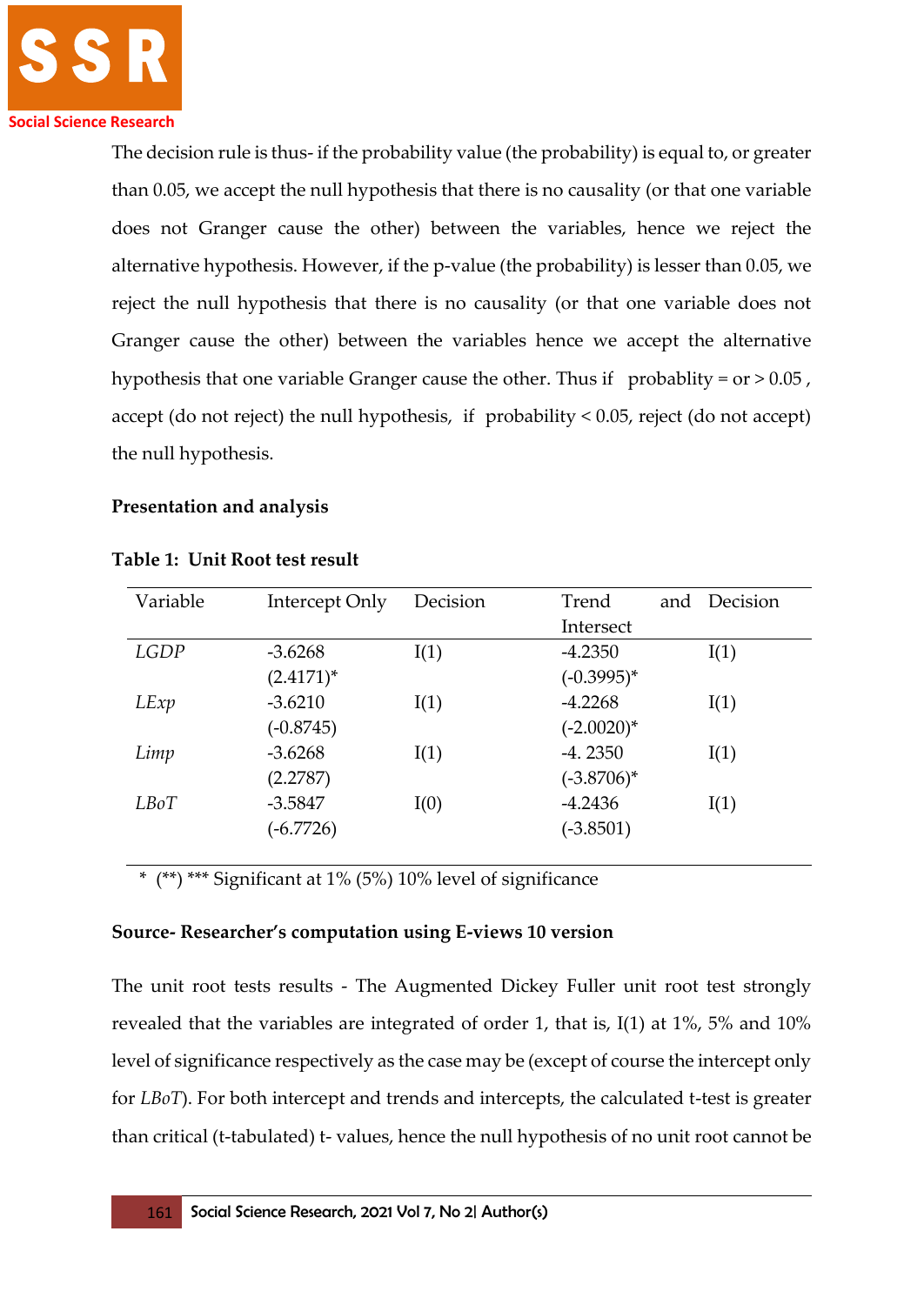

accepted. The individual series are non stationary and thus quite suitable for the purpose intended. This is depicted in Table 1.

|  |  | <b>Table 2 Results of Co-integration Test</b> |  |
|--|--|-----------------------------------------------|--|
|--|--|-----------------------------------------------|--|

Sample (adjusted): 1972 2015 Included observations: 44 after adjustments Trend assumption: Linear deterministic trend Series: *L*GDP *L*BOT *L*IMP *L*EXP Lags interval (in first differences): 1 to 1

Hypothesize d Trace 0.05 No. of CE(s) Eigenvalue Statistic **Critical** Value Prob.\*\* None \* 0.526520 82.66359 47.85613 0.0000 At most 1 \* 0.439260 49.76719 29.79707 0.0001 At most 2 \* 0.357259 24.31328 15.49471 0.0018 At most 3 \* 0.104668 4.864685 3.841466 0.0274

Unrestricted Cointegration Rank Test (Trace)

Trace test indicates 4 cointegrating eqn(s) at the 0.05 level

\* denotes rejection of the hypothesis at the 0.05 level

\*\*MacKinnon-Haug-Michelis (1999) p-values

**Source- Researcher's computation using E-views 10 version**

Since the variables are integrated of the same order I(1), we move a step further to employ the Johansen (1991) integration test procedures to test the cointegration among the variables. The Johansen methodology is the generalization of the ADF test. Two likelihood ratio tests (Trace and Maximum Eigenvalue) were used to test the hypothesis regarding the cointegrating vectors. The results suggest the existence of an underlying long run stationary steady state relationship between the Gross Domestic Product and imports, exports, balance of trade. The trace test indicates two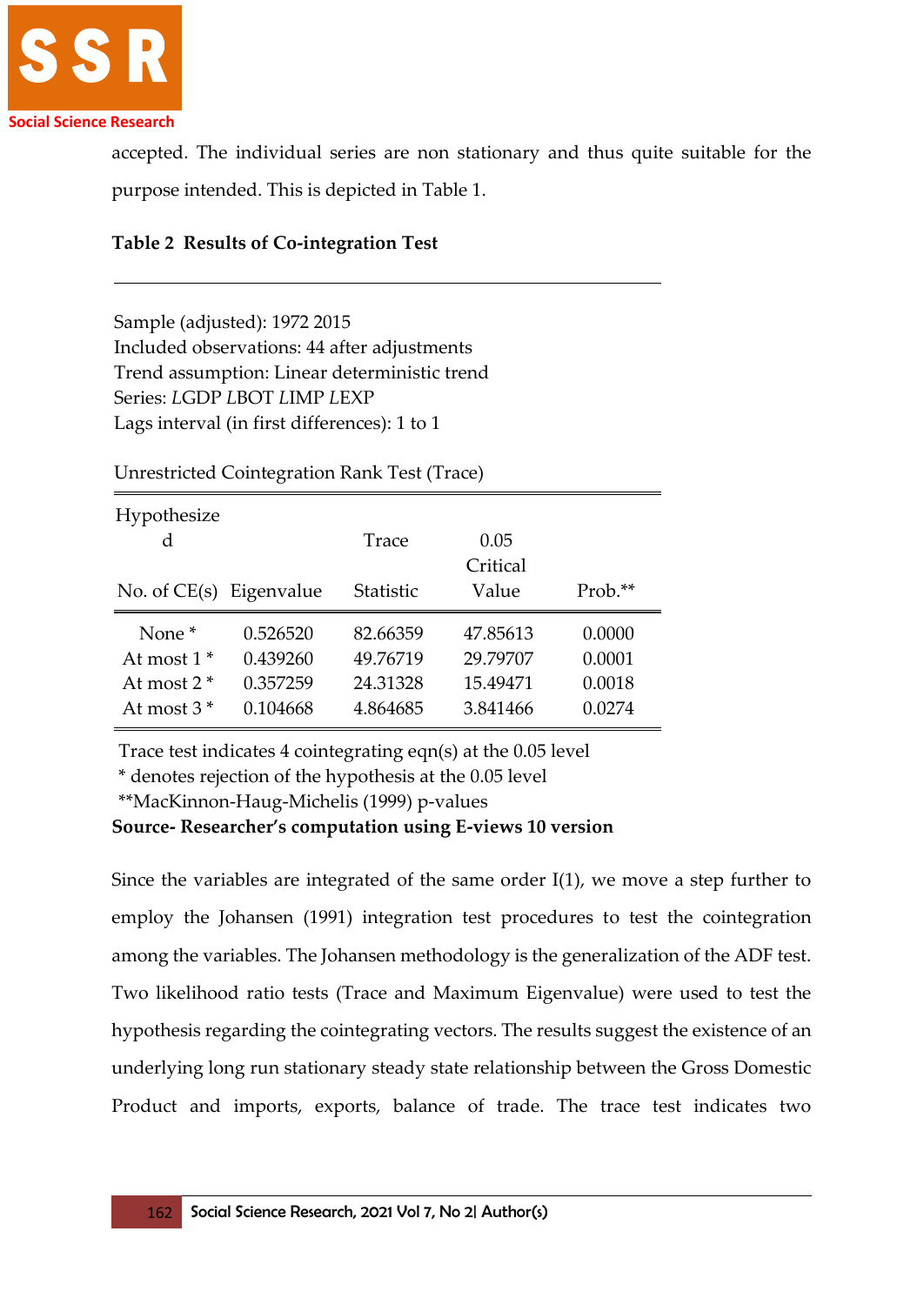

cointegrating equations at 0.05% level, so the null hypothesis of no cointegration cannot be accepted, ie r=0 among the variables. This is depicted in Table 2.

The results suggest the existence of an underlying long run stationary steady state relationship between the variables of trade growth and GDP. The trace test indicates two co-integrating equations at 0.05% level, hence, that the variables exhibit no cointegration cannot be accepted, i.e. r=0 among the variables.

| <b>Null</b>           | F-statistic | Probability | Decision     | Type of causality |
|-----------------------|-------------|-------------|--------------|-------------------|
| Hypothesis            |             |             |              |                   |
| $LIMP \neq LGDP$      | 5.4646      | 0.0081      | Rejected     | Causality         |
|                       |             |             |              |                   |
| $LGDP \neq>LIMP$      | 9.5000      | 0.0004      | Rejected     | Causality         |
| $LIMP \neq$ > $LEXP$  | 7.6619      | 0.0016      | Rejected     | Causality         |
| LEXP > LIMP           | 7.6675      | 0.0016      | Rejected     | Causality         |
| $LGDP \neq \geq LEXP$ | 7.6811      | 0.0015      | Rejected     | Causality         |
| $LEXP\neq$ > $LGDP$   | 0.9266      | 0.4044      | Not Rejected | No Causality      |
| $LIMP \neq > LBoT$    | 1.1982      | 0.3128      | Not Rejected | No Causality      |
| $LBoT \neq D LIMP$    | 7.6676      | 0.0016      | Rejected     | Causality         |
| $LGDP \neq LBoT$      | 1.3717      | 0.2656      | Not Rejected | No Causality      |
| $LBoT \neq DLOP$      | 4.9350      | 0.0123      | Rejected     | Causality         |
| $LEXP \neq BoT$       | 1.1982      | 0.3126      | Not Rejected | No Causality      |
| $LBoT \neq$ > $LEXP$  | 7.6618      | 0.0016      | Rejected     | Causality         |

**Table 3 Pairwise Granger Causality Result**

**Source- Researcher's computation using E-views 10 version**

The Pairwise Granger Causality test is the next to be performed. It is a group and descriptive statistics. The probability of the causality from imports to GDP (i.e. 0.0081) is less than 0.05 depicting causality. Also the probability of the causality from GDP to imports which is (0.004) is lesser 0.05 showing causality. There is a bidirectional causality between economic development and imports. Also feedback causality exists between imports and exports. There is unidirectional causality running from-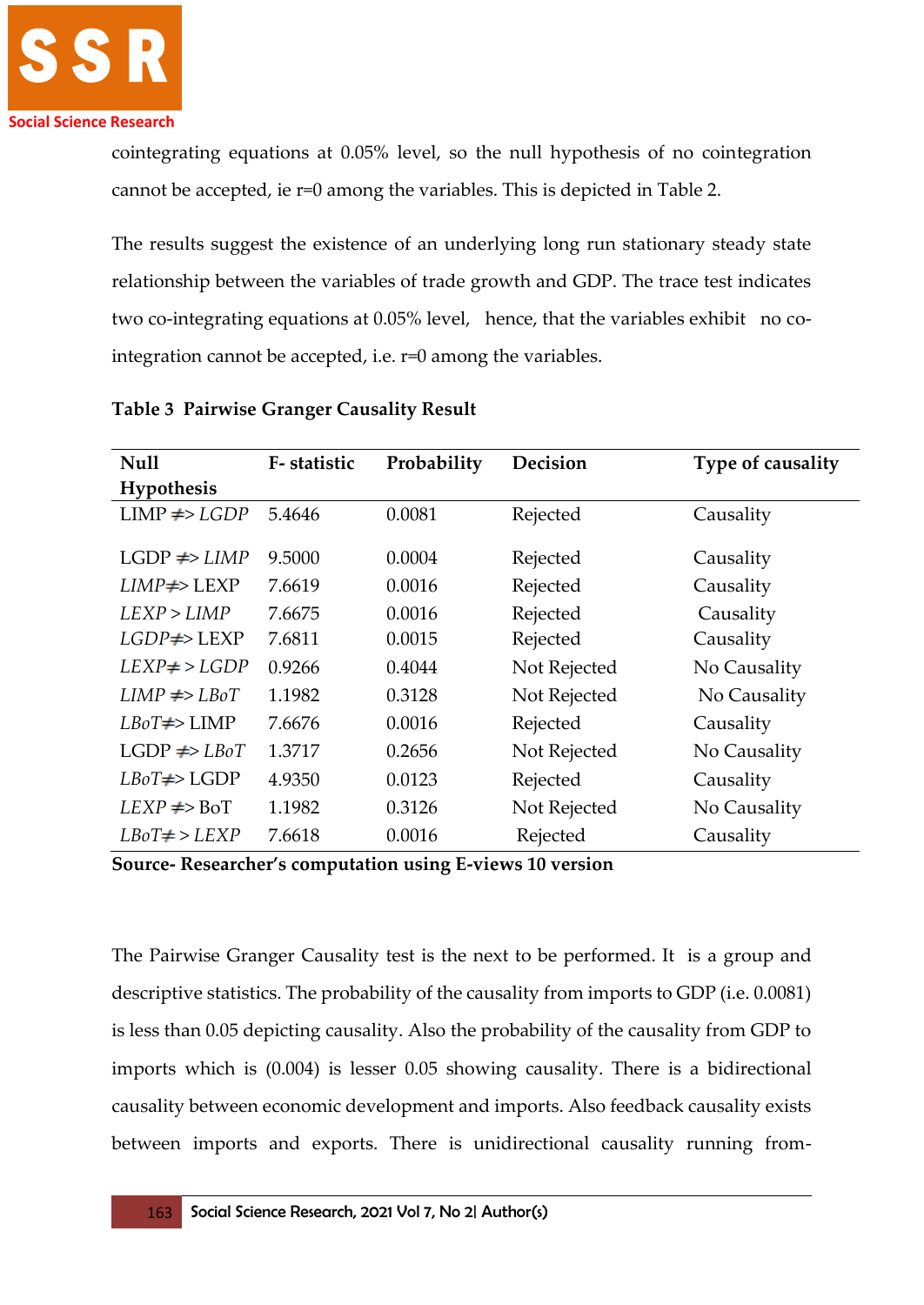

economic development to exports, balance of trade to imports balance of trade to economic development, and balance of trade to exports.

| <b>Null</b>         | F-statistic | Probability | Decision     | Type of causality |
|---------------------|-------------|-------------|--------------|-------------------|
| Hypothesis          |             |             |              |                   |
| $LIMP \neq LGDP$    | 5.4646      | 0.0081      | Rejected     | Causality         |
| $LGDP \neq LIMP$    | 9.5000      | 0.0004      | Rejected     | Causality         |
| $LGDP \neq > LEXP$  | 7.6811      | 0.0015      | Rejected     | Causality         |
| $LEXP\neq$ > $LGDP$ | 0.9266      | 0.4044      | Not Rejected | No Causality      |
| $LGDP \neq LBoT$    | 1.3717      | 0.2656      | Not Rejected | No Causality      |
| $LBoT \neq DLOP$    | 4.9350      | 0.0123      | Rejected     | Causality         |

## **Table 4 Pairwise Granger Causality Result**

**Source- Researcher's computation using E-views 10 version**

In Table 4 above, the probability of the causality from imports to GDP (i.e. 0.0081) is less than 0.05 depicting causality. Also the probability of the causality from GDP to imports which is (0.004) is lesser 0.05 showing causality. There is a bi directional causality between the imports and economic growth in Nigeria. This implies that importation of goods and services and technology transfer into the country has driven economic growth and vice versa. This therefore suggests that trade –led growth in Nigeria is import led.

The probability of the causality from exports to GDP (i.e. 0.4044) is greater than 0.05 depicting no causality. On the contrary, the probability of the causality from GDP to exports which is (0.0015) is lesser 0.05 showing causality. This implies that exportation of goods and services from the country has not driven economic growth rather the later has caused improved volume of exports. This therefore suggests that trade –led growth in Nigeria is not export led.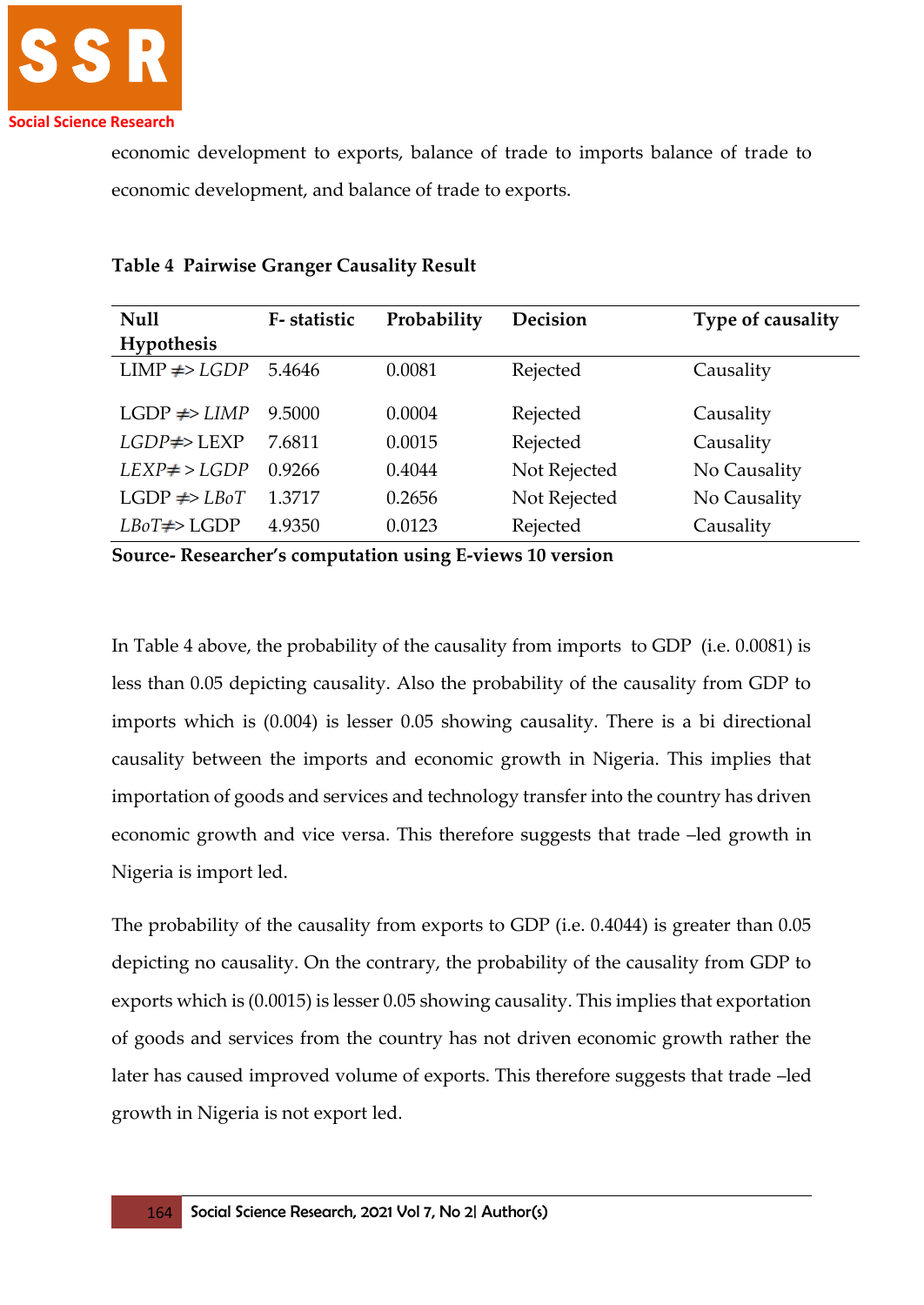

The probability of the causality from balance of trade to GDP (i.e. 0.0123) is less than 0.05 depicting causality. This further confirms trade led growth. Conversely, the probability of the causality from GDP to balance of trade which is (0.2650) is greater 0.05 showing no causality. There is a unidirectional causality between balance of trade and economic growth in Nigeria.

## **Findings**

There is bidirectional causality between import and economic growth, there is unidirectional causality between balance of trade and growth running from BoT to growth and there is no causality existing between export and economic growth.

This implies that there is trade- led growth in Nigeria, however this is import -led. Excess importation has stimulated economic development. The foreign exchange earned from exporting crude oil is in turn used to import refined crude products while local refineries are either moribund or producing at minimal capacity

The finding concurs with that of Awokuse (2007) and Sangho (2007), however the finding negate that of Laszlo (2006) for Belgium, Denmark, Iceland and Ireland, Italy, New Zealand, Spain and Sweden;

## **Conclusion and policy commendation**

## **Recommendations**

The study recommends that government should put in place initiatives such policy framework that will induce export- oriented and import substitution. Diversifying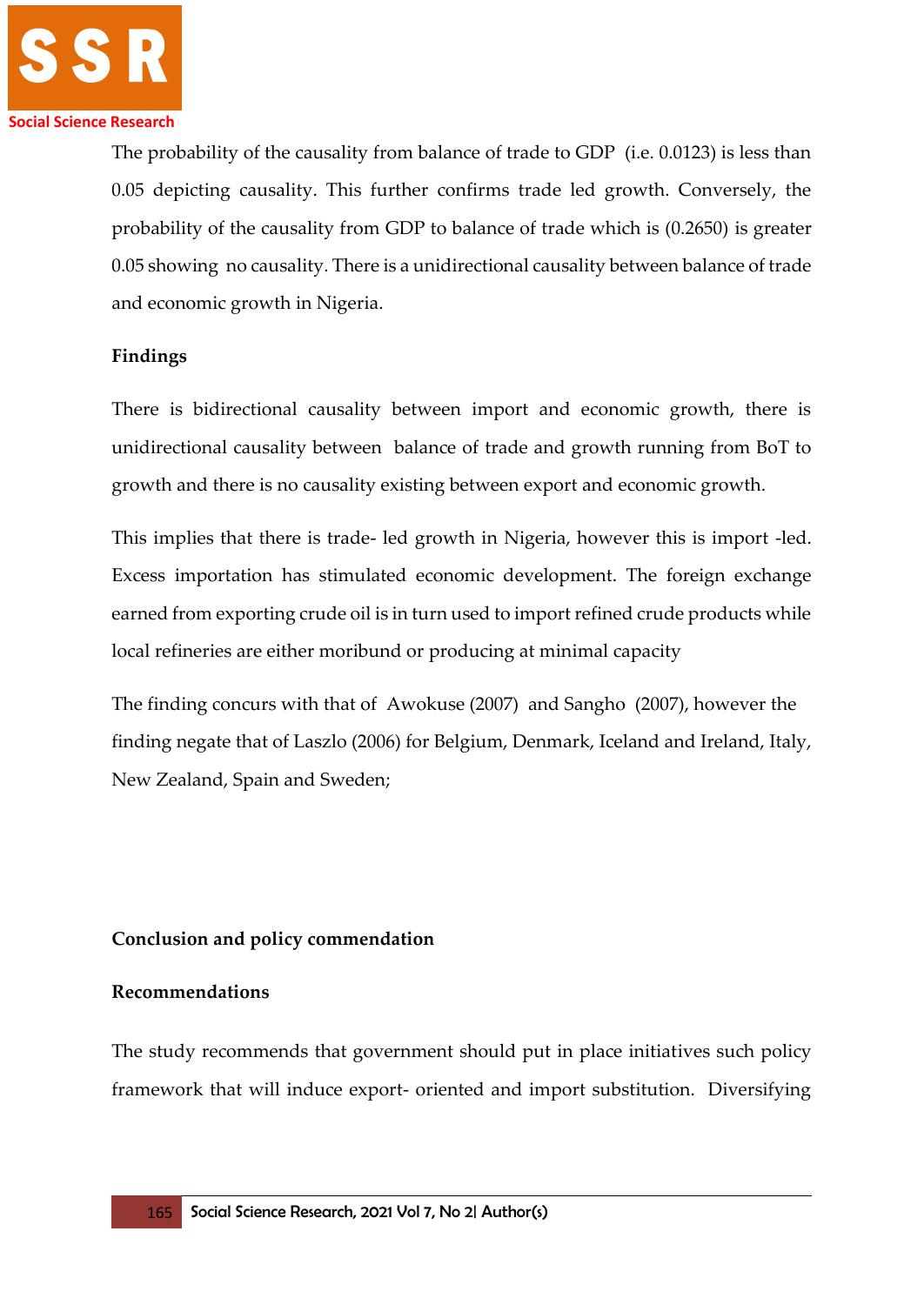

the economy from mono- product economy to multi product economy has become inevitable to cushion the shock price fall of the mono product in the global market.

It is also important for Nigeria to explore ways of reviving its huge agricultural potential which has been neglected since the discovery of oil in addition to exploiting its rich untapped solid mineral deposit in order to promote diversification of the economy away from a mono cultural product base. This no doubt will stimulate exportation resulting to economic growth.

# **Policy Implication**

This implies that there is trade- led growth in Nigeria, however this is import -led. Excess importation has stimulated economic development. The foreign exchange earned from exporting crude oil is in turn used to import refined crude products while local refineries are either moribund or producing at minimal capacity

## **Conclusion**

In conclusion the study finds that -

Trade growth in Nigeria is import led. Trade growth is not export led. The mono product base of the economy ans high taste for imported products and services may have led to this.

There is bidirectional causality between import and economic growth, there is unidirectional causality between balance of trade and growth running from BoT to growth and there is no causality existing between export and economic growth.

Finally, the paper explored data drawn from the Nigerian trade relations with the rest of the world from 1974 to 2019, and examined the relationship between trade growth and economic development of the country. To ascertain the stationary properties and order of integration of the variables, the unit root test was used. Also the Johansen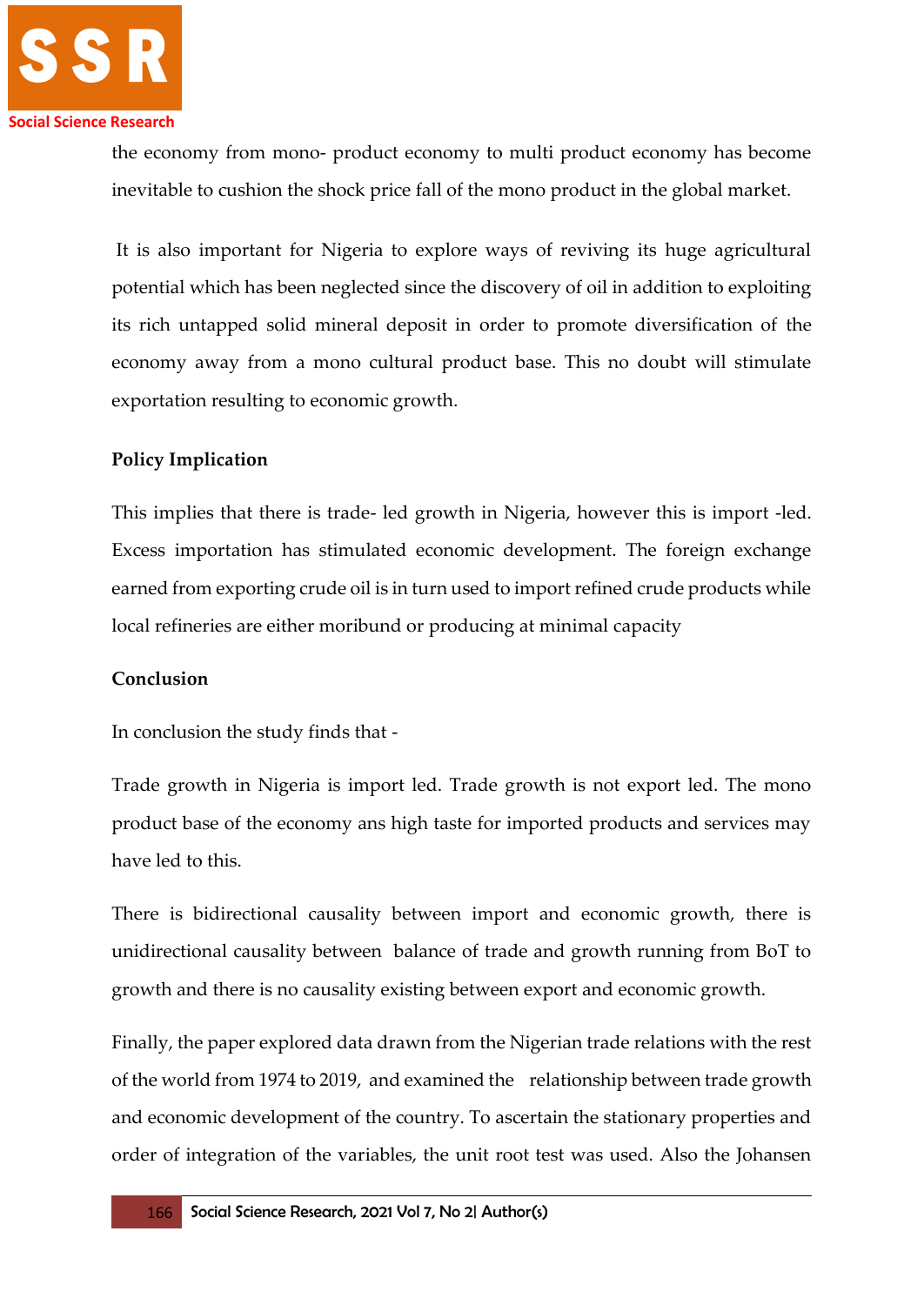

cointegration test was used to establish a long run relationships among the variables. The Granger causality test was adopted to ascertain if trade drives growth or vice versa. Based on our findings recommendations were proffered.

## **References**

Awokuse, T. (2007) Causality between export, import and economic growth: evidence from transition economies. *Economics Letters*. 94(3) 385-395.

Central Bank of Nigeria CBN Statistical Bulletin – various issues.

Dickey, D, & Fuller, D (1981) "The likelihood ratio statistic for auto regression time series with a unit root" *Econometrica*: 49 251-276.

Engle R, & Granger C.W.S. (1987). Co-integration and error correction: representation estimation and testing. *Econometrica* 55: 251–276.

Esfahani, H, S. (1991) "Exports, imports in semi- industrialized countries" *Journal of Development Economics*, January, 93-116

Granger C. W. (1986) "Some recent developments in the concept of causality", Econometrics 39: 194–211.

Helpman, E. & Krugman, P. (1985) Market Structure and Foreign Trade, Cambridge: MIT Press.

Hendrick van den, B,. (1997) The relationship between international trade and economic development in Mexico". *The North American Journal of Economics and Finance* 8 (1)1-21.

Ighodaro, L. & Oriakhi. (2011) Trivariate causal relationship between financial development and economic growth in Nigeria" *Journal of Banking: Chartered Institute of Bankers of Nigeria*.( 5), 1-23.

- Johansen C. & Juselius, K. (1990). Maximum likelihood estimation and inference on cointegration with applications to the demand of money. *Oxford Bulletin of Economics and Statistics,* (52) 169-210.
- Laszlo K. (2006). Export and growth: Granger causality analysis on OECD countries. *Economic Modelling,* 23(6), 978-992.
- Lawrence, R. & Weinstein, D. (1999) Trade and growth: Import led or export led? Evidence from Japan and Korea. NBER Working Paper. No 7164.